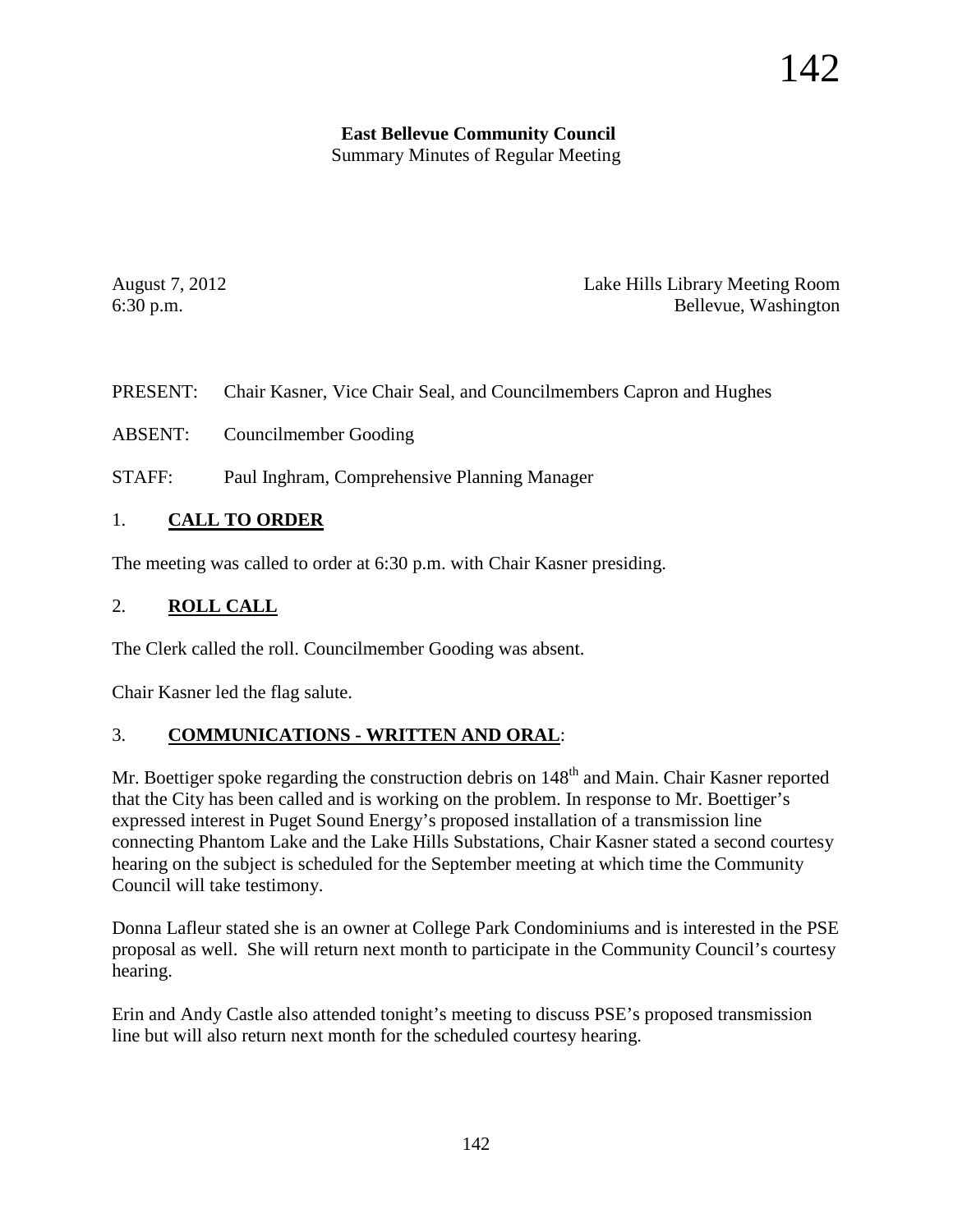### 4. **APPROVAL OF AGENDA**

Councilmember Seal moved to approve the agenda, and Councilmember Kasner seconded the motion. The motion carried by a vote of 4-0.

#### 5. **PUBLIC HEARING:** - None.

6. **RESOLUTIONS:** - None.

#### 7. **REPORTS OF CITY COUNCIL, BOARDS, AND COMMISSIONS**: None.

#### 8. **DEPARTMENT REPORTS**

#### (a) Introduction to Comprehensive Planning

Paul Inghram, Comprehensive Planning Manager, provided a synopsis of the state's Growth Management Act and purpose of comprehensive planning. In compliance with GMA, the City is required to update its Comprehensive Plan every seven years. This most current update must be completed no later than June 2015. The purpose of this review is to introduce the update process and provide an overview of the current Comprehensive Plan.

More than meeting a state requirement, Bellevue's Comprehensive Plan has been a fundamental part of the community's vision. It sets the vision for how the community seeks to grow and accommodate change over time. Bellevue plans for people, their safety, places to live and recreate, for jobs and a strong local economy, schools and colleges, and a healthy environment. The Comprehensive Plan is a tool that allows the city to forecast future growth and the demand for services, and plan for how to meet those demands. It is the city's foundational policy document that provides direction for city regulations and investments. The current plan last underwent a major review in 2004.

Chair Kasner questioned tree canopy loss since the last urban study of tree canopy in 1996. Mr. Inghram stated that study was updated in 2009, reporting a significant loss of canopy, much of which in areas of new subdivisions south of I-90. In the remainder of the city, Mr. Inghram stated the city has retained a fairly healthy amount of that canopy north of I-90. Recognizing that there will continue to be development in undeveloped areas over time, the question will be how we replace the lost canopy. He will provide the clerk with copies of the 2009 Study for distribution to the Community Council.

Bellevue's Comprehensive Plan's major components include vision and policies that help accomplish those visions. The Plan incorporates the concepts of a "City in a Park"; environmental quality; superior urban design and "people places"; diverse and vibrant neighborhoods; housing that addresses the needs of all citizens; a regional economic center; a strong and diverse economy; a great downtown; an eastside transportation hub; an eastside center for the arts/culture; a safe and secure community; outstanding facilities and services; a leader in meeting regional challenges and an active and engaged community.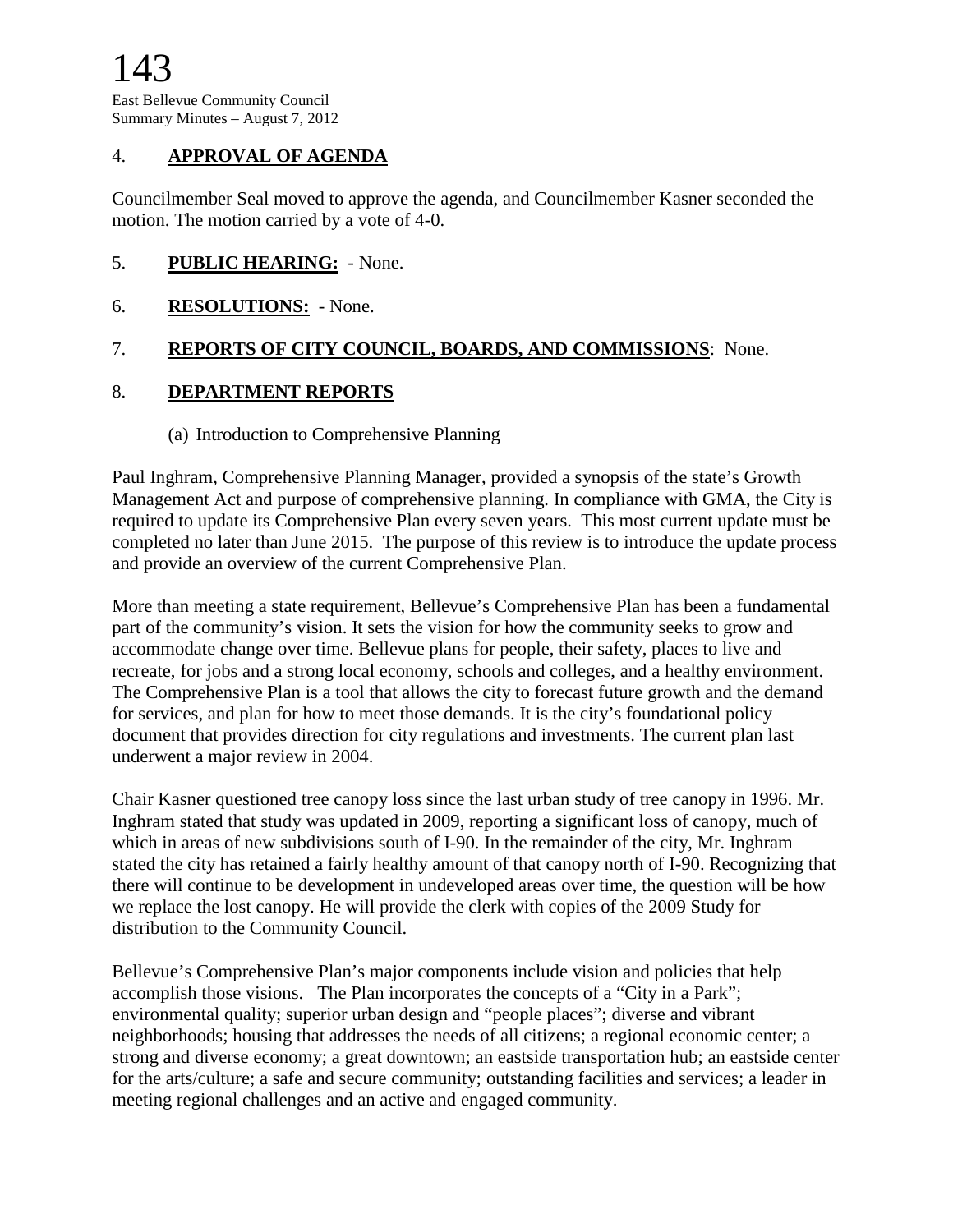Responding to Chair Kasner, Mr. Inghram stated the Neighborhood Enhancement boundaries do not coincide with Subarea boundaries. In general, subareas are larger and include multiple neighborhoods. In response to questions regarding newly annexed areas, he explained that the Comprehensive Plan had already contemplated and defined boundaries for the Eastgate area.

Chair Kasner shared his concern related to the housing vacancy rates in East Bellevue.

Mr. Hughes asked what solutions are in place to address increased homelessness and pan handling in Bellevue. He noted the increased use of Bellevue School District's free lunch program, specifically in East Bellevue. He also questioned the differing area boundaries.

In response to Mr. Hughes, Mr. Inghram explained the subarea boundaries from a planning perspective.

Mr. Inghram continued the presentation, engaging the Community Council and audience in discussion.

At the conclusion of the presentation, Council thanked Mr. Inghram for sharing with them the comprehensive planning requirements and process.

## 9. **COMMITTEE REPORTS**:

Mr. Capron provided a status update on the Kelsey Creek Center development. Previous concerns related to parking availability is a non-issue due to staggered demand.

Mr. Hughes read into the record a correspondence regarding the condition of the Key Bank property at 148<sup>th</sup> and Main Street. The letter, written by Sandra Hughes, requests city action related to the unsightly and dangerous condition of this property. She wrote that the fence is in disrepair and would do little to ensure safety for anyone who wanted to wander in. He noted that the City, along with City Councilmember Balducci, immediately responded and that staff is reviewing the issues.

In response to Mr. Richard Erwin, Mr. Hughes stated the City has required Key Bank to repair/replace the fence within two weeks of the compliance letter dated August  $3<sup>rd</sup>$ .

## 10. **UNFINISHED BUSINESS**

(a) Robinswood Off Leash Plan

Chair Kasner opened the discussion related to Airfield Park development plan and the off leash area planned for Robinswood Park.

He stated that Airfield Park would cover approximately 27 acres and cost about \$10 - \$12 million to develop.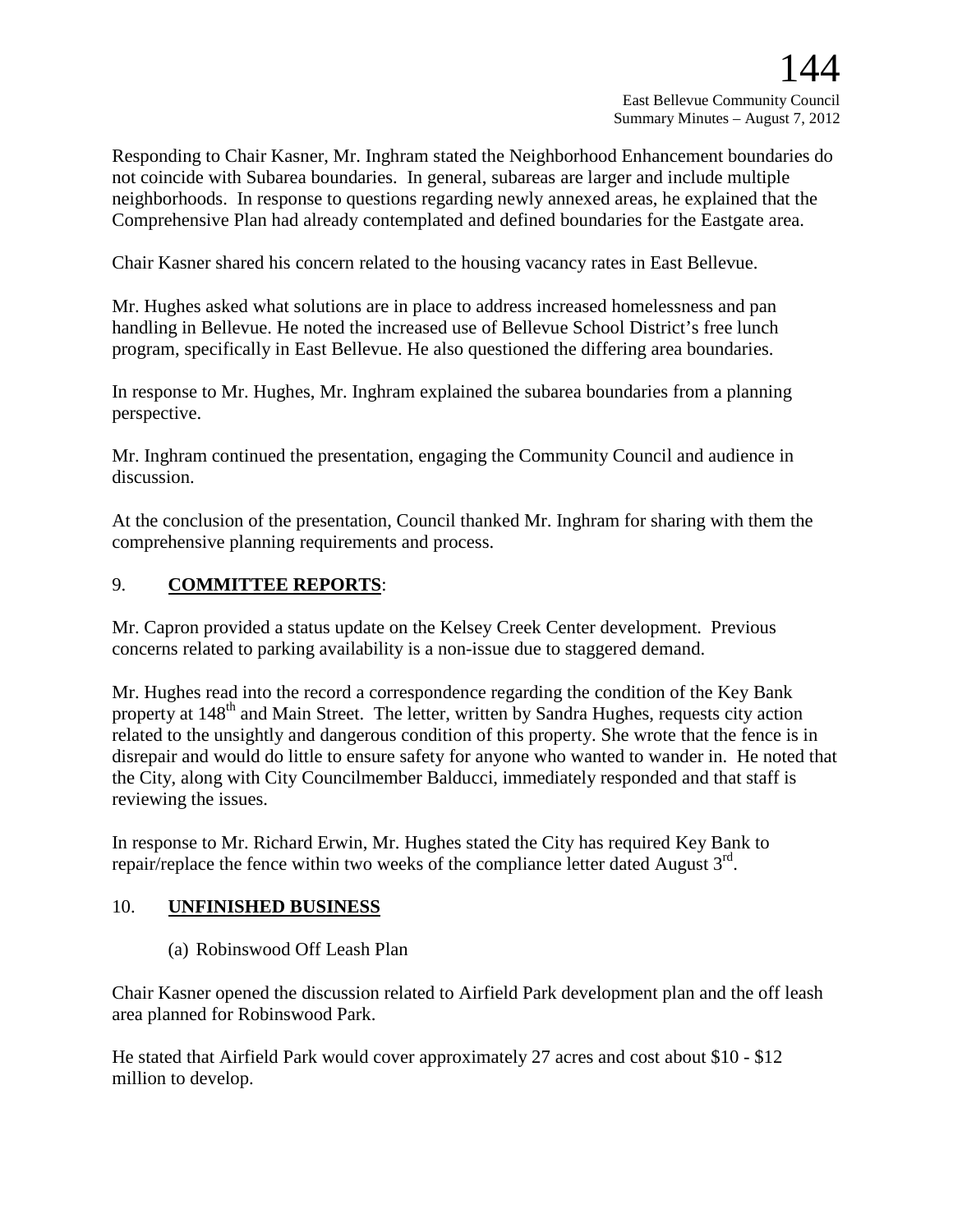# 145 East Bellevue Community Council Summary Minutes – August 7, 2012

Mr. Capron clarified that although Airfield Park is outside the East Bellevue Community Council's area, the houses surrounding the park are within its boundaries.

Chair Kasner spoke to the off leash plan, stating the Community Council at their May meeting expressed that we did not want all of the off leash facility to come to Robinswood Park, as it has its own issues. That position was never presented to the City Council. He reviewed his letter regarding the off leash impacts to Robinswood Park and, although the quickest solution, will not adequately serve the needs of all citizens of Bellevue. He continued, summarizing Mr. Kost response that the off leash area at Robinswood are not intended to serve the entire community long term. While it represents the City's only current facility, the City's long range plan recommends three to five off leash facilities citywide. Chair Kasner shared his concern related to the existing off leash areas at Robinswood and that other facilities be added throughout the City before off leash is expanded at Robinswood.

Mr. Seal stated the City's intention to create six off leash areas throughout the City but the planning of when that would begin is dependent on funding.

Chair Kasner asked if one of the members of the Community Council would like to draft a letter to the City on this topic? There was Council discussion related to the timing of the expansion.

Mr. Hughes moved that Council write a letter requesting clarification of the off leash plans at Robinswood. Mr. Capron seconded the motion which carried 4-0. Mr. Hughes volunteered to take the lead on drafting this letter.

## 11. **NEW BUSINESS**

(a) Jr. Taxing Districts, Municipal Corporations & Local Govt. Finance Committee

Chair Kasner welcomed John Kappler, Houghton Community Vice Chair, to the meeting. He will be attending the Joint Jr. Taxing Districts, Municipal Corporations & Local Govt. Finance Committee meeting in Olympia on August  $13<sup>th</sup>$ .

Chair Kasner provided a brief history of the attempted legislative actions that would have eliminate community councils. At issue is that there are currently over 2,000 junior taxing districts. The Committee is exploring any efficiency gained by eliminating a majority of those taxing districts, rolling up their authority to local, county or state government.

Mr. Hughes question how the above relates to community councils. Mr. Kasner responded that the community councils are municipal corporations but without taxing authority. He stated that he believes that the highest priority for the Committee will be the allocation of liquor taxes. He noted that Representative Springer, if he fails in his attempt to eliminate community councils in this session, has indicated he will continue to pursue that end in future sessions.

Mr. Kappler stated that Howard Rupe has assembled three citizens to go to the Committee meeting on Monday in support of the community councils along with Houghton Community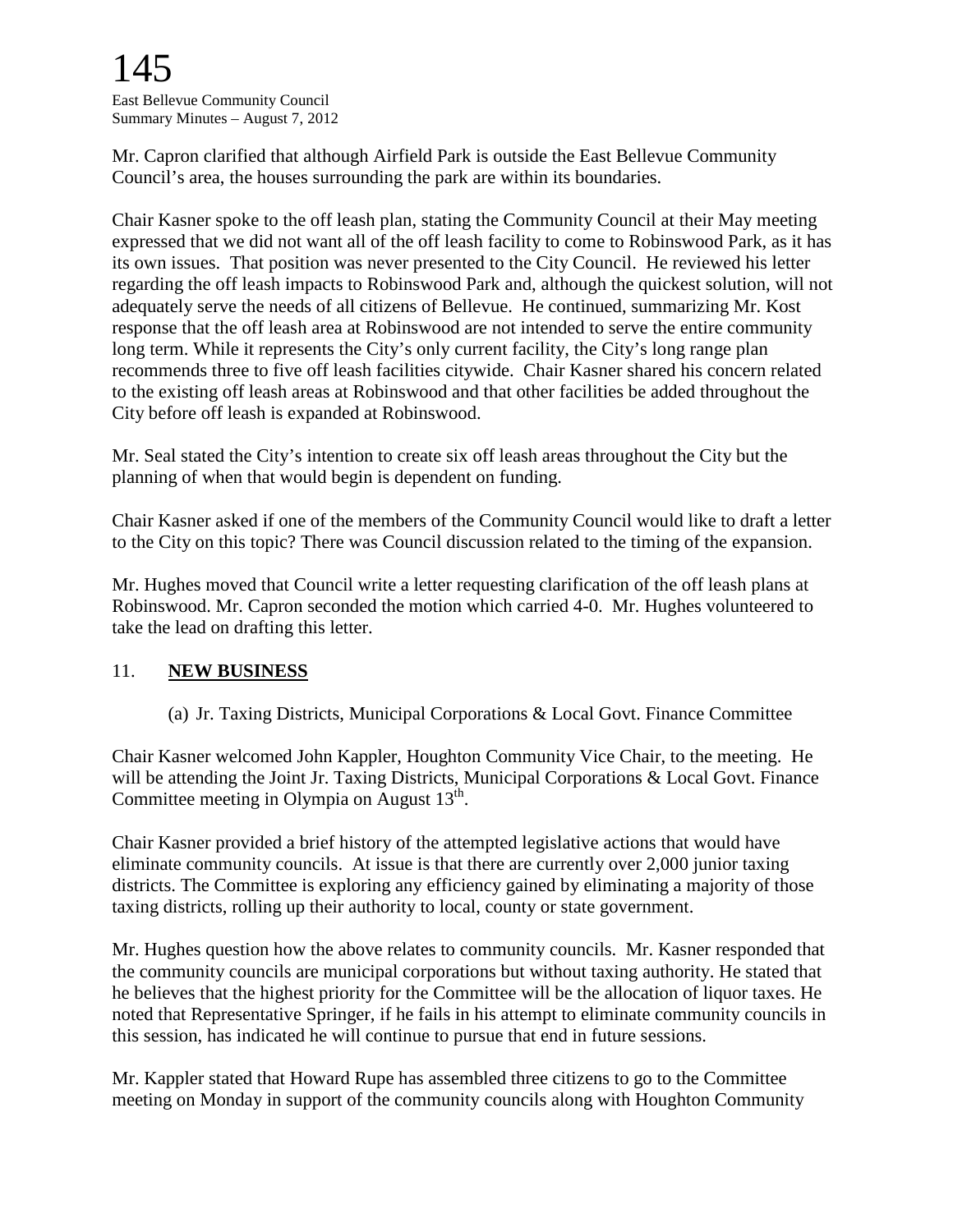Councilmember Weber and himself. He suggested that the Community Councils join together to develop a strategy that meets the criteria for a prayer for relief from this Legislative Committee.

Chair Kasner provided a brief history of the creation of both the Houghton and East Bellevue Community Councils. Although attendance by representatives of the Community Councils at Monday's meeting is advisable, he does not believe that the Committee's discussions will include all matters before them. Mr. Kasner stated his goal to make sure the 2012 Committee has the most up-to-date data before they decide the community councils' fate.

Mr. Hughes reported meeting with Mr. Springer at his place of business. He stated that Mr. Springer indicated that he felt that neighborhood organizations would do an adequate job representing their areas and that there was no need for community municipal corporations. Mr. Hughes noted that Mr. Kasner had pointed out to Mr. Springer that of the 114 or so neighborhood associations in Bellevue, only about 8 are active.

Mr. Kasner stated the proactive involvement of the community councils result in better outcomes every time. He likened the commitment made to the community council areas at the time of their annexation to a treaty. Mr. Kasner noted the 2009 82% electorate approval for East Bellevue Community Council. He continued, stating the wonderful ways the Houghton Community Council interact with their constituency. He reported that volunteers went to Olympia to testify in both previous Legislative Sessions in support of community councils and his belief that the need to make the salient points regarding the value of community councils continues.

Mr. Seal commented on the current effort to eliminate small/local self-governance and noted the value they provide to their small constituency.

Mr. Capron stated he believed the community councils provide a valuable service to its citizens and supports their continued existence.

# 12. **CONTINUED COMMUNICATIONS**

(a) Maus Conservation Short Plat @ 13819 SE 10th Place

The Clerk stated she will confirm that David Pyle, Sr. Land Use/Environmental Planner, has responded to Mr. John Barker related to his concerns for preserving green spaces.

- (b) Kelsey Creek Center Developer Agreement: Deferred to a future meeting.
- (c) Cascade Middle School Tennis League: No discussion.

Mr. Hughes provided a brief status report on the upcoming Greenscape presentation.

Mr. Capron reported on a recent burglary at his home and efforts to establish a neighborhood watch.

#### 13. **EXECUTIVE SESSION**: None.